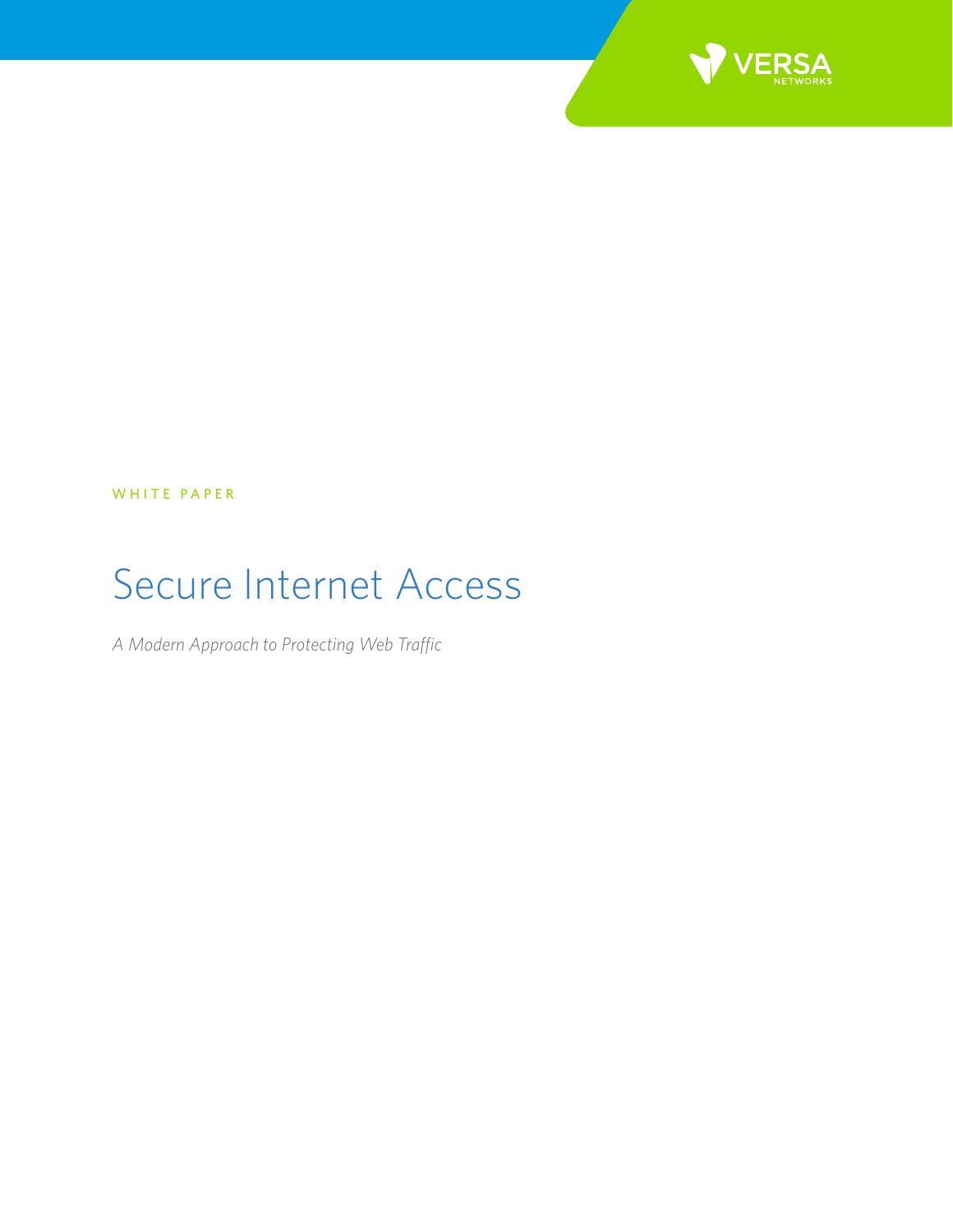### Protecting the Modern Enterprise

'Remote Access' to an Enterprise initially only dealt with access to the Enterprise network. With the increasing frequency of malware infecting computers, the Enterprise concern turned to how to prevent malware infection and compromise of devices such as laptops and mobile phones which would eventually connect to the enterprise network remotely. Some enterprises mandated that corporate issued devices would need to constantly connect to the VPN to have either access to company resources or any connection to the external web. This was not an ideal solution to the problem in that it required the Enterprise to purchase and issue a computer to every remote worker, caused the bandwidth utilization at the VPN concentrator location to increase, and decreased the speed of internet connections causing issues with updates and downloads. To deal with these problems, Enterprises soon turned to a 'Bring Your Own Device (BYOD)' model or a VPN only for access to the internal corporate network. By not overloading the VPN connection, organizations helped reduce the Internet connection links load, provided control for important software updates, and, in the BYOD model: greatly reduced the infrastructure costs. However, this introduced a new issue – how to limit the exposure of the authorized computer from being compromised while it is NOT connected to the enterprise network. Enterprises realized that users accessing the Internet, either via a split-tunnel directly to the Internet or disconnecting from the corporate VPN, exposed the Enterprise network to potential threats and vulnerabilities.

Initially, Enterprises implemented Internet proxies that would sit between the authorized device and the Internet, and these proxies would then filter the Internet traffic and provide a level of malware protection. However, this model still had the issue of the increased Internet traffic at the proxy location. The increased load was due to the traffic coming to the Internet proxy, being forwarded out to the Internet destination (if authorized), being received from the Internet destination by the proxy, and then finally forwarded back to the authorized computer – all from the same connection. Thus, a single IP packet was counted twice on the link of the proxy. Also, proxies have resource limitations for the number of concurrent connections as well as number of simultaneous packets per second processed. In order to support all the traffic, organizations would need to deploy numerous proxies, both for redundancy and capacity. Lastly, the end user experience was also constrained as the Internet traffic was hair-pinned to an Enterprise location.

Coupled with the increasing need to protect intellectual property, private and sensitive data, or due to regulatory requirements, Enterprises also needed to make sure that information was not shared improperly. With these needs in mind, Enterprises started to seek out cloud delivered security services. Early implementations of the cloud delivered security services did not provide a secure method of private access, so a split tunnel model was deployed so Enterprise traffic was directed to the corporate VPN, and Internet traffic was then directed to the cloud security service. However, there are known vulnerabilities and exploits when utilizing some split-tunnel techniques. To protect against threats, Enterprises deployed the full tunnel models for both VPN and Internet access. While this did add extra protection, there was increased management costs to maintain both split tunnel and full tunnel models. Also, the end user experience was not optimal because if the user, who mainly uses Internet assets, needed to access a company asset, the end user needs to initiate the VPN, access the company asset, and then disconnect the VPN – causing more friction in their day-to-day functions.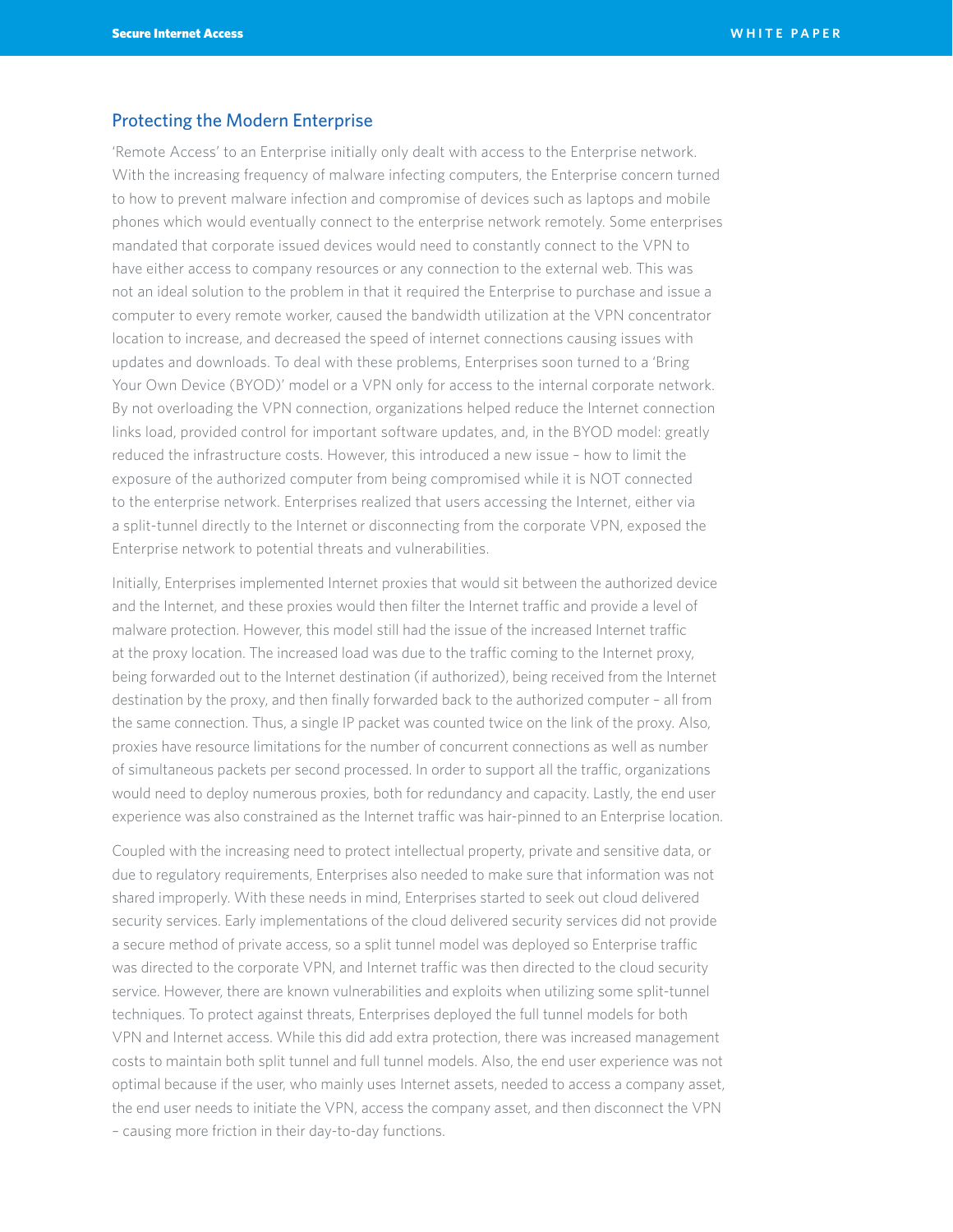#### Emergence of SASE

The emergence of Secure Access Service Edge (SASE) melded the broad spectrum of security services and Software Defined Wide Area Network (SD-WAN) together in a way that optimally provided Enterprises an architecture to protect users, devices, and applications anywhere in the world. Initially, the secure Internet access focused on the common use case of web access for the users, as most Internet assets are web based. The industry coined the term Secure Web Gateway (SWG) as the cloud delivered entity that authorized access and provided security functions such as firewall, encryption, URL filtering, and domain name filtering. The term SWG is still utilized today; even though, the traffic handled by the SWG is no longer only web traffic.

By coupling security services with SD-WAN, a SASE Solution provides not just the most secure connection between the user and the resource, but also the most optimal network path. SD-WAN allows for consideration of performance of the network and allows for assignment of policies per application. This allows for the best secure network performance per application.

With the migration to Secure Access Service Edge (SASE) models, the security providers, and the SD-WAN providers were able to pivot the solutions to include a Secure Internet Access solution to protect against Internet threats. However, there are many existing and legacy vendors that offer varying portfolio of products on what they define as 'Secure Internet Access' that are not consistent in features and capabilities. This variance in definition of 'Secure Internet Access' has led to much consumer confusion and market obscurity.

# Three Models of Remote Access

Today, there are three models for employee remote access: (1) private-only access, (2) Internetonly access and (3) both private and Internet access.

- 1. Private-only access model represents a tight control by the Enterprise that wants all traffic to be directed only to the Enterprise. This may be due to regulatory requirements or a corporate need to provide all security via the enterprise network. Enterprises typically use this model when the majority of the assets an employee needs to access is contained within the Enterprise network.
- 2. Internet-only access model represents a scenario where the Enterprise assets are mainly cloud-based or most of the Enterprise applications are SaaS delivered. Thus, access to the private network either does not exist or is not needed. Example of this type of service might be a manufacturing plant where most work must be done on site and only supporting financial, human resources, or sales functions are cloud delivered. Alternatively, that Enterprise can be using a separate solution for VPN connectivity and if so, that will translate to a disconnected experience from the secure Internet access as the client will have to connect to the private network or resources or will have to connect to Internet in a mutually exclusive way. In this model, the user experience suffers.
- 3. The hybrid model of both private and Internet access is where the employee needs both Internet and private access at the same time. This model is the most common method of remote access and is utilized the most on the market. This integrated solution offers an ideal user experience because security policies and proxy functions will be consistent and used only once.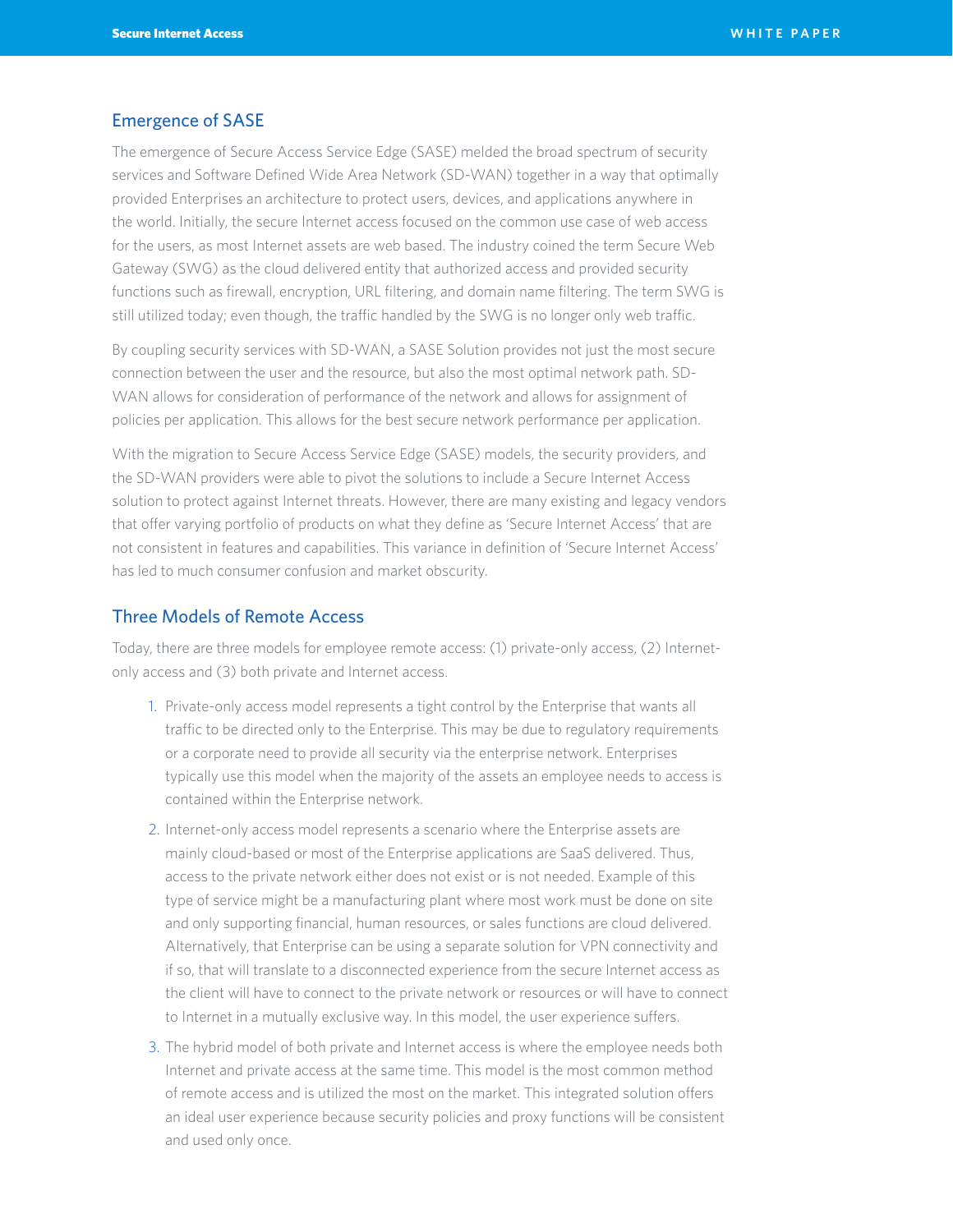Most SASE providers offer solutions that incorporate all three remote access models. Best SASE practices also incorporate a single pane of glass for orchestration and management and a converged network delivery system.

### What is Secure Internet Access?

What is a Secure Internet Access? What are the components that make up Secure Internet Access and what are the benefits? Why is a native SASE vendor the best choice to deliver a strong and resilient Secure Internet Access solution?

Secure Internet Access typically includes integrated VPN solution to provide connectivity for remote users.

A typical VPN solution is composed of a VPN concentrator (appliance) installed on the Enterprise network (normally at a data center) and a VPN client installed on the device that the employee would utilize to create the secure connection to and from.

For a traditional VPN solution to provide the Internet Access, the Internet traffic is backhauled all the way to the enterprise location and then forwarded on to the Internet. This doubles the traffic on the VPN concentrator and also requires doubling the capacity of the Internet connection.

In a SASE model, Secure Internet Access has the same two components that the VPN service has. The VPN concentrator and the tunneled connection to the VPN concentrator. In this model, the Secure Gateway replaces the VPN Appliance. Unlike the VPN appliance that is installed within the Enterprise premises, the Secure Gateway is instantiated in the Cloud which allows for flexibility, scalability, and elasticity. A cloud instantiation provides multiple access points to single or multiple Secure Gateways allowing the solution to scale and provide connectivity for different availability zones or regions around the world.

Cloud-based Secure Gateway also provides many more security functions than the traditional VPN solution. An key functionality of a Cloud-based Secure Gateway is to limit the exposure of the authorized computer from being compromised while it is not connected to the Enterprise network. Clearly, accessing



the Internet exposes the user's computer to many threats. Security services like a firewall, Data Loss Prevention, Malware protection, Cloud Access Security Broker, and many other functions need to be implemented to assure that the computer is not compromised while accessing the Internet. Such capabilities provide a comprehensive security to the clients and protect them from threats and vulnerabilities originated from the Internet.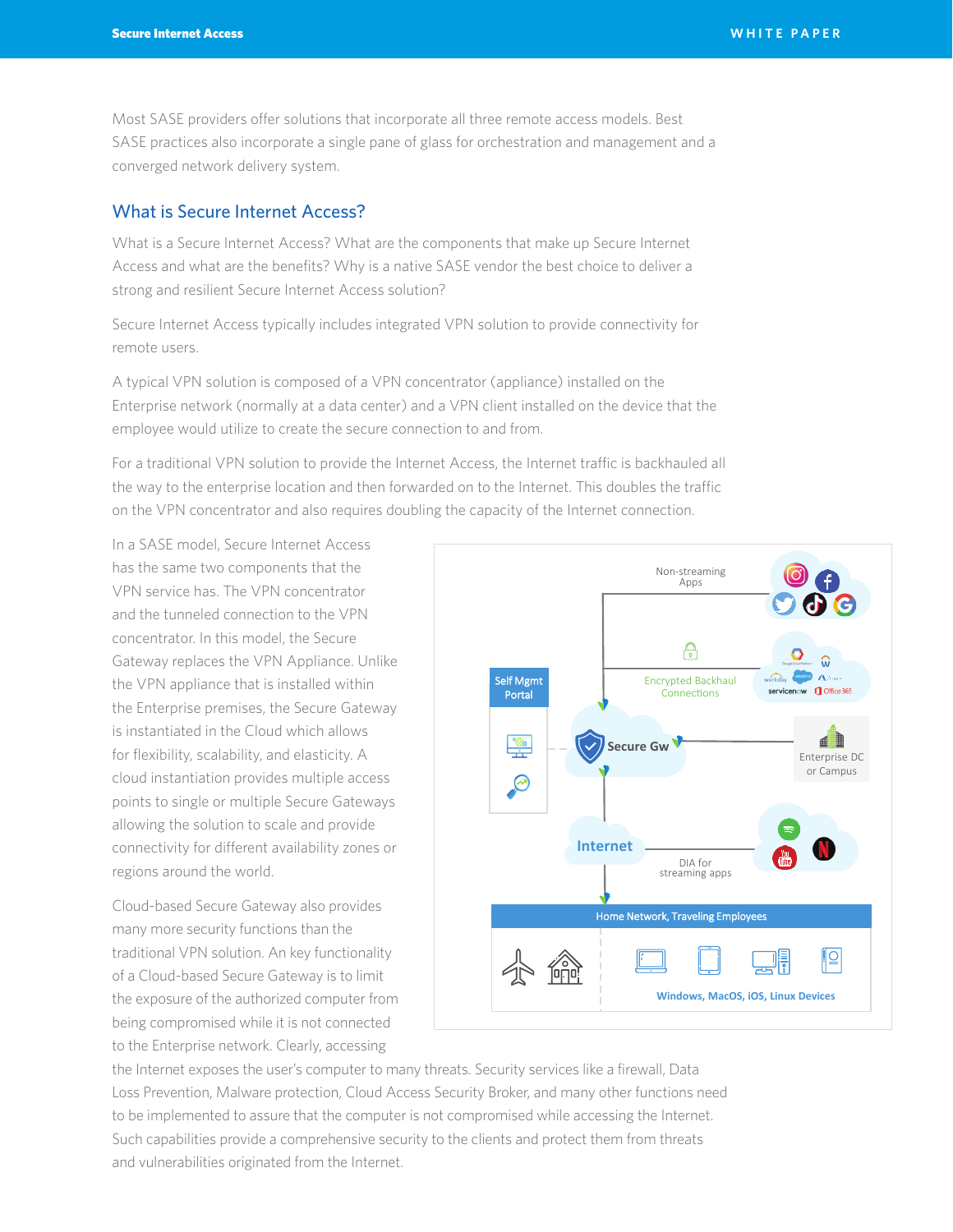Furthermore, the Secure Internet Access solution allows for two tunnel models when connecting to the Cloud-based Secure Gateway.

The first option is the use of a SASE Client. As seen below, a SASE Client that is installed on the employee device will connect to a Secure Gateway when accessing Internet resources. This connection provides an encapsulated and encrypted path to the SASE Service which provides numerous data privacy, security and performance benefits. This option is used typically when the user is connected from outside of the office.

The second option is to have an encapsulated and encrypted tunnel from either a router or firewall. This tunnel could be part of an SD-WAN solution or traditional routers or firewalls that exist in the Enterprise network. The encapsulated tunnel allows for inclusion of the Secure Internet Access solution to the Enterprise network based on standard IKEv2 based IPsec tunnels. Alternatively, SD-WAN would allow for a more granular control of the traffic across the encrypted tunneled connection as it deals with performance and application. The ability of the traditional tunneled connections to deal with application and performance or other granular aspects is generally lacking and basic traffic management capabilities of the router or firewall may be utilized in those gaps. Where there are multiple tunnel connections to the Secure Internet Access solution, the gateway would determine the best path for returning the traffic based upon the best performing tunneled connection, whether that is for all application flows or arbitraged for different application flows.

Stand-alone Secure Internet Access services would not have a connection back to the Enterprise network. A Hybrid model would include both the Internet access and the private access.

Since Secure Internet Access is part of a SASE Service, the SASE Service will provide security services at a Secure Gateway in which is part of the SASE Cloud. This set of security services may be extensive. Secure Internet Access solutions should offer the following security functions at minimum: a network firewall, an Identity and Access Management solution, a Cloud Access Security Broker, malware detection and response, a Data Loss Prevention (DLP) solution, an Intrusion Prevention System (IPS), and more. Each of these security services are necessary for assuring that the access is authorized and the data that is entering and leaving the Internet and cloud services are protected.

#### Versa Secure Web Gateway (SWG)

Versa Secure Web Gateway (SWG) is Versa Network's implementation of the Secure Internet Access. Versa Secure Access is an integral component of the Versa SASE Solution. Secure Internet Access can be purchased as Versa SASE Service (SASE-as-a-Service) or as a standalone Secure Internet access service (SWG-as-a-Service). Both options come with a SASE Client, Secure Gateways (as a Cloud Service), and an extensive suite of security services. However, the Versa SASE solution has more security services than the stand-alone SWG such as the ability to utilize SD-WAN for the network connectivity.

The Versa SASE Client has the ability to connect to multiple Secure Gateways from anywhere in the world. This approach provides resiliency because it does not have to re-establish a connection to the SASE service in the event of a network failure, allowing for optimal up-time. The Versa SASE Client can select the best Secure Gateway based upon performance metrics of the network connectivity to a given Secure Gateway and the performance of the Secure Gateway itself.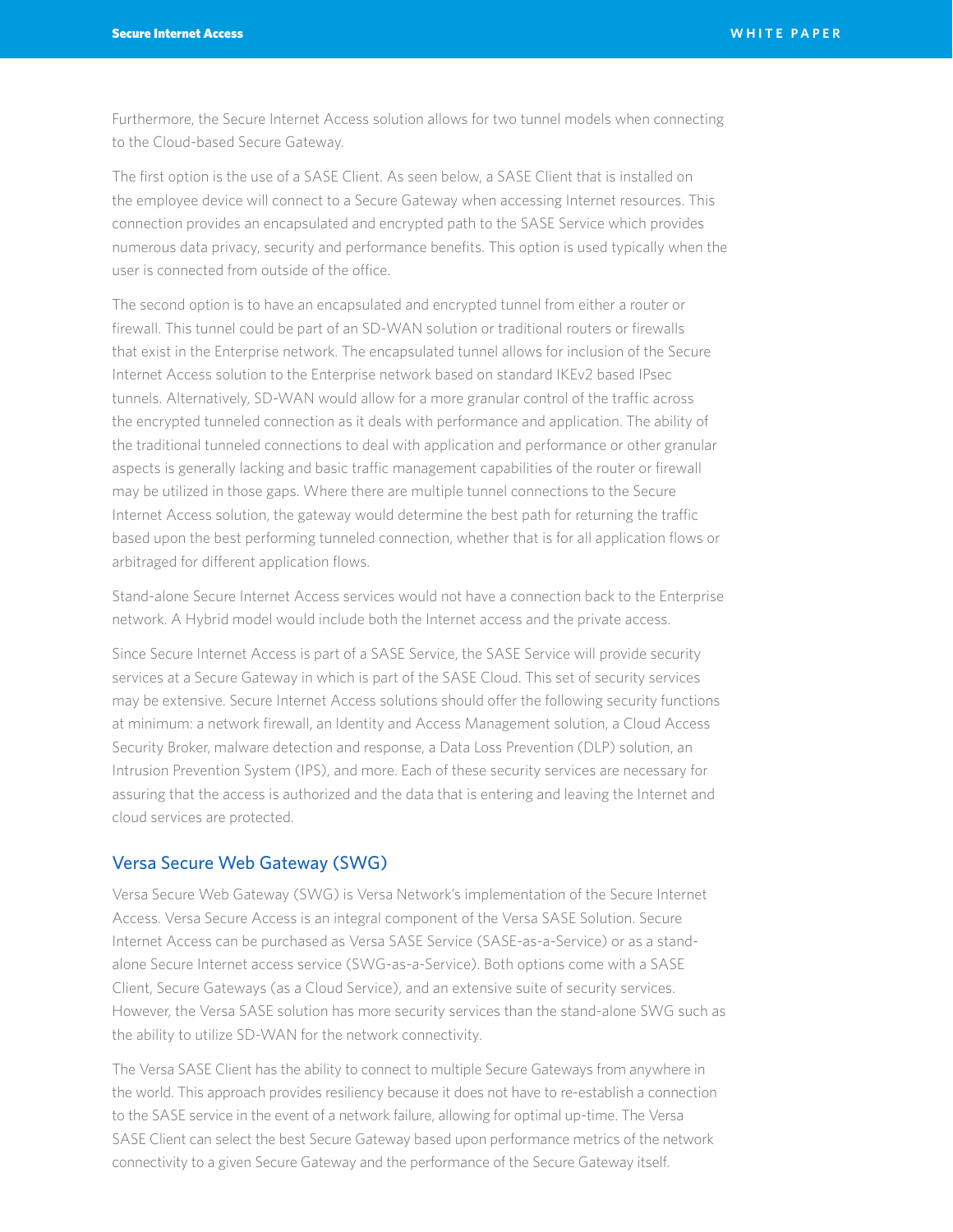The Versa SASE Client is available on the following platforms:

- MacOS
- Windows10
- iPhone
- Android
- Linux

The SASE Client acts as the first point of policy enforcement. As an enforcement point, the client captures data regarding the connecting device and the user requesting access. Based upon appropriate corporate policy, the client will determine how the traffic gets steered to the SASE Service and which applications can be access directly from the Internet. The Versa SASE Client also has the ability to direct traffic based upon corporate policy through a secure, private connection.

# Defining SWG Policies

Policies for the Secure Internet Access are broken into two parts:

- 1. the authentication and authorization of the user to use the SASE service; and
- 2. the authorization of the user to a perform an action through the service.

The SASE Client authenticates the user based upon multiple methods in alignment to the defined corporate policy. For example, this policy could require that the authentication be issued via SAML, LDAP, SSO and include a traditional login-password combination, multi-factor authentication, one-time password, or certificate authentication. Based on the policy, different authentication methods could also be triggered based on the contextual access of the user: geolocation, time, device health, and more. For example, an LDAP authentication is required when accessing from the employee's home, but additional multi-factor authentication is required for when the employee is traveling and accessing from new locations.

There are many offerings in the market that provide secure access to applications. Versa allows for organizations to:

- Apply policies to ensure that users who are authorized to access specific applications are only allowed to reach the intended application to protect against unauthorized access.
- Apply policies which hide the network topology of the applications from the users and vice versa to reduce the attack surface.

SASE Gateway provides secure access intelligently with a combination of Forward proxy, CGNAT, ALGs, and DNS proxy to ensure that the end user clients are not exposed to actual IP Address space where the applications are hosted. Thus, a malicious user who may have access to the device will not be able to perform reconnaissance on the internal network and are thwarted from performing further attacks. The Secure Internet Access solution works seamlessly with variety of other applications including FTP, Voice, and Video.

The SASE Client has the ability to enforce device compliance based upon many different factors like:

- Anti-Virus version
- Anti-Virus signature version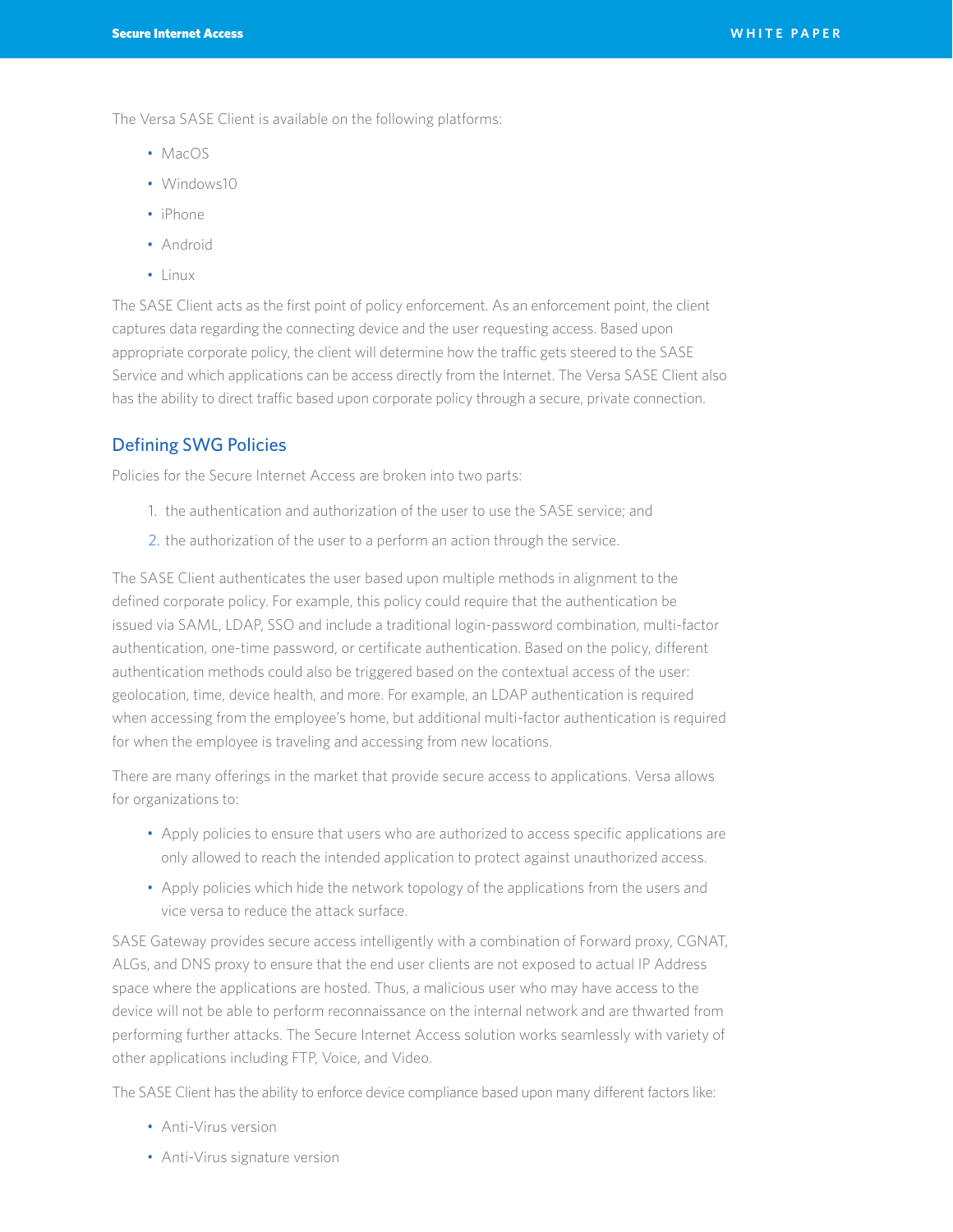- Operating System type and version
- Operating System patch
- Corporate device or personal device
- Specific software installed on device
- Other parameters

By inspecting a multitude of risk factors on the device, organizations can establish an End Point Information Profile (EIP) when devices are connecting to the Enterprise network. Included in the EIP are additional checks such as a compliance check and reporting about the remote access attempt.

The EIP also provides the Enterprise with a method to deal with IoT devices. Typically, IoT devices do not allow for the implementation of a client. So, identification of the sanctioned IoT devices versus the rogue IoT devices is rather difficult. By using the EIP, the SWG solution can distinguish one IoT device from another and determine if it is authorized or not. Thus, organizations can apply the appropriate corporate policies depending on the level of risk.

Versa recommends looking for a solution that provides all this information visible through the big data-based analytics platform that is integrated in the SASE dashboard. This SASE dashboard will be extremely important for demonstrating corporate and regulatory compliance.

The Secure Internet Access solution must also authenticate a user when they are accessing via their compliant device and once authenticated, the corporate polices will determine if the user is allowed to perform the requested actions. Corporate policies can be applied at the application level to give a wide granularity of control such as requiring session authentication or restricting access within an application. In addition, corporate policies can be further narrowed to include a specific user and a specific application flow with a specific set of contextual parameters such as

not allowing a remote user to access sensitive HR files within an application. The set of contextual parameters might include the EIP parameters, and the corporate policies would determine which security functions would be applied to the application flows.

This granular set of policies could be used to forward streaming applications directly to the Internet while other Internet traffic would be directed to the SWG solution. Another example would be that specific user (such as the CEO) is permitted to access a particular highly confidential file only from a specific device with a specific EIP.

For Bring Your Own Device (BYOD) scenarios, connections to the Versa SASE Service can be made without the installation of a Versa SASE Client. The Full-Forward IP proxy would provide a captive portal for these devices to register, get authorization, and



then get access granted. Where a Versa SASE Client is not utilized to the secure connection, the secure connection can only send the traffic to the SASE Secure Gateway and at that point the SASE Service would be the enforcement point to implement the corporate security policies.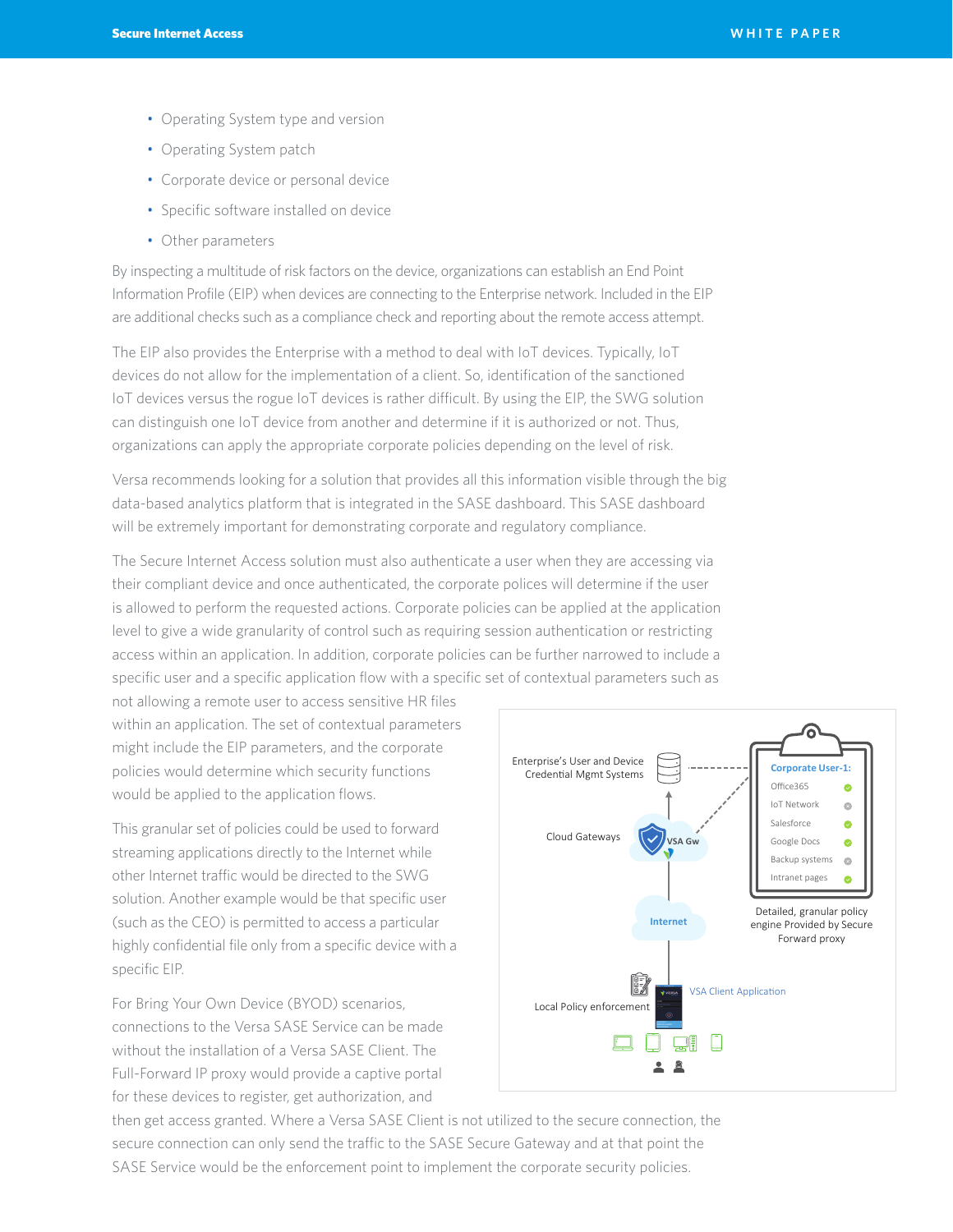## Leveraging Cloud Gateways

The Versa Secure Gateways can be implemented in numerous Cloud provider environments such as AWS, Equinix, Microsoft Azure and on hosting provider environments. Cloud Gateways allow for greater flexibility because multiple SASE services can be offered. Having a global, dispersed network of Points of Presence (PoPs) provide greater flexibility and fault tolerance. In addition, having more PoPs provides better customer performance because the connection can be determined by the best performance path through a Secure Gateway to leverage all of the SASE Services.

Since the Versa SASE solution utilizes a Full-Forward Proxy, the Enterprise cloud networks are obscured from the public and does not expose the actual IP addresses of the Enterprise cloud resources.

The Versa SASE solution allows the Enterprise to establish multiple Cloud providers or SaaS network connections either over a public Internet or via a private network access method, such as a SCI (AWS) or Express Track (Azure).

In addition, Versa SASE has the ability to connect to an Enterprise's private virtual cloud instances. By using Versa SASE Secure Gateways in Cloud instances, the Versa SASE Service can utilize SD-WAN capabilities within the Versa SASE Gateways to route the appropriate applications to the target Cloud instances based upon network performance and the performance of the application Cloud instances.

#### Versa Security Services

Versa has numerous security services that can be utilized to protect traffic and assure that the Enterprise is protected against breaches and threats. For example, any information that is crossing the Enterprise network should be analyzed for malicious content and any data that is leaving the Enterprise network needs to be cross referenced against the Data Loss Prevention policies and ensure that no intellectual property is being lost. In addition, devices accessing the Enterprise network need to meet the minimum corporate software compliance check and that all sensitive information has been secured.

In a Secure Internet Access solution, the corporate policies dictate which security services are applied to which users, application flows, devices, or connections. This can be a broad definition that applies to all user or all applications, or it can be a very granular policy that applies to a single user, single application, on a single device with a specific set of circumstances.

Versa offers the following security services:

- Next Generation Firewall
- Application Aware Access Control
- Identity and Access Management
	- › SSO
	- › SAML
	- › Active Directory
	- › Multi-Factor Authentication
- Endpoint Security Compliance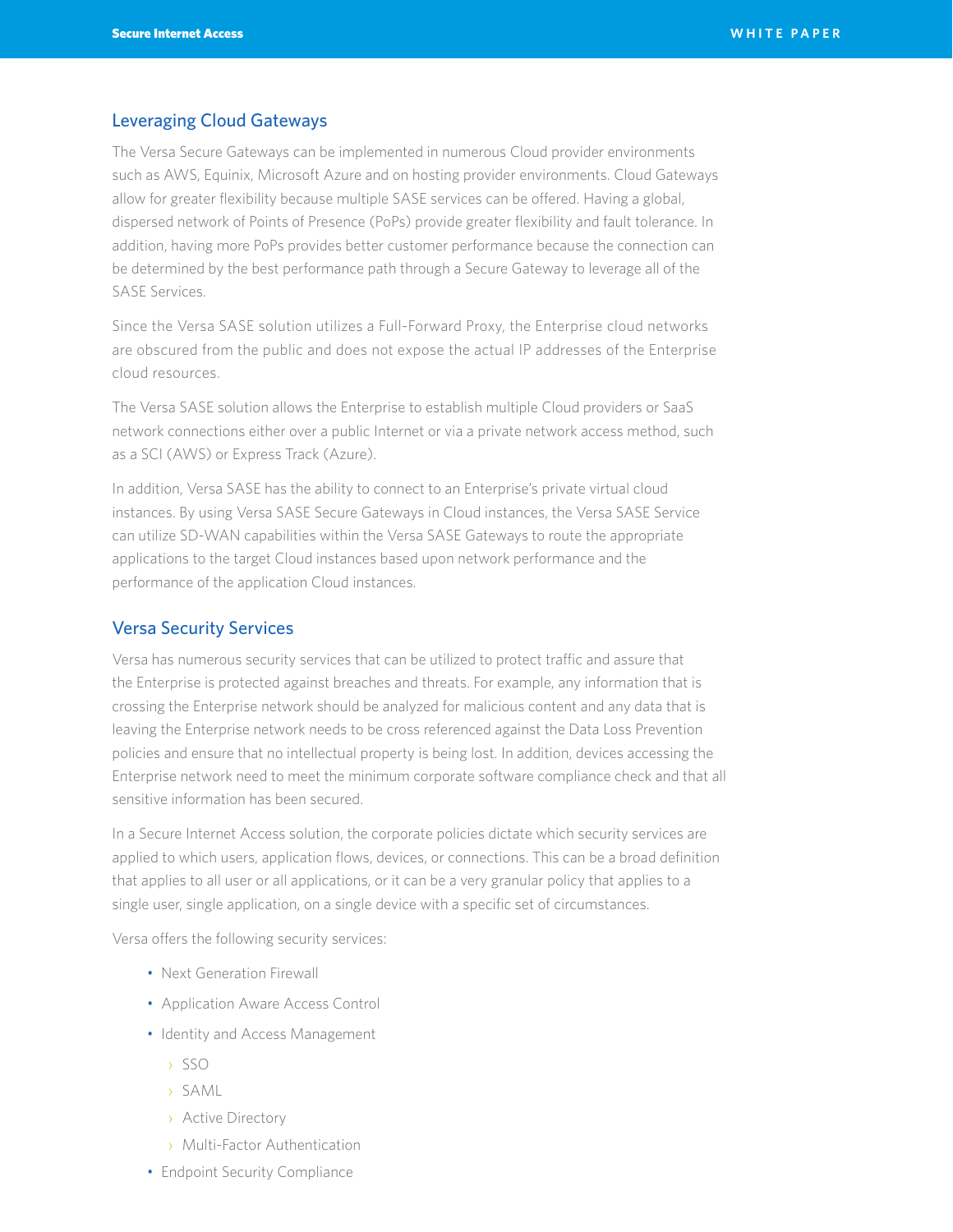- › Operating System Version
- › Anti-Virus Version
- › SASE Client Level
- › Firmware Level
- › Patch Level
- Cloud Access Security Broker
- Malware Detection and Response
- Data Loss Prevention
- Intrusion Detection and Prevention System (IPS/IDS)
- Secure DNS Proxy
- Domain Name Filtering
- URL Filtering
- Full-Forward IP Proxy
- Captive Portal

Specifically, Enterprises should consider SWG offerings that include multiple methods for URL classification, URL risk and reputation, and capabilities for managing traffic to those destinations. Versa SWG contains all these aspects and enables the Enterprise to craft granular policies that look at a variety of risk factors.

Given that 80 percent or more of Internet traffic is HTTP or HTTPS based, SWG offerings must have a full forward proxy. Versa SWG has a full forward proxy as well as an SSL-TLS proxy to help with the isolation of the HTTPS traffic. The SSL-TLS Proxy allows the SWG to apply security functions to the encrypted HTTP traffic and prevents encrypted connections from introducing malware or other malicious content to the Enterprise network. The full forward proxy handles the remaining internet traffic and provides the capability to inspect non-HTTP encrypted traffic.

Versa SWG and Versa SASE Services offer multiple methods to consume the security services listed above. Both Versa SWG and Versa SASE provides for multiple tiered levels of security to meet any business need.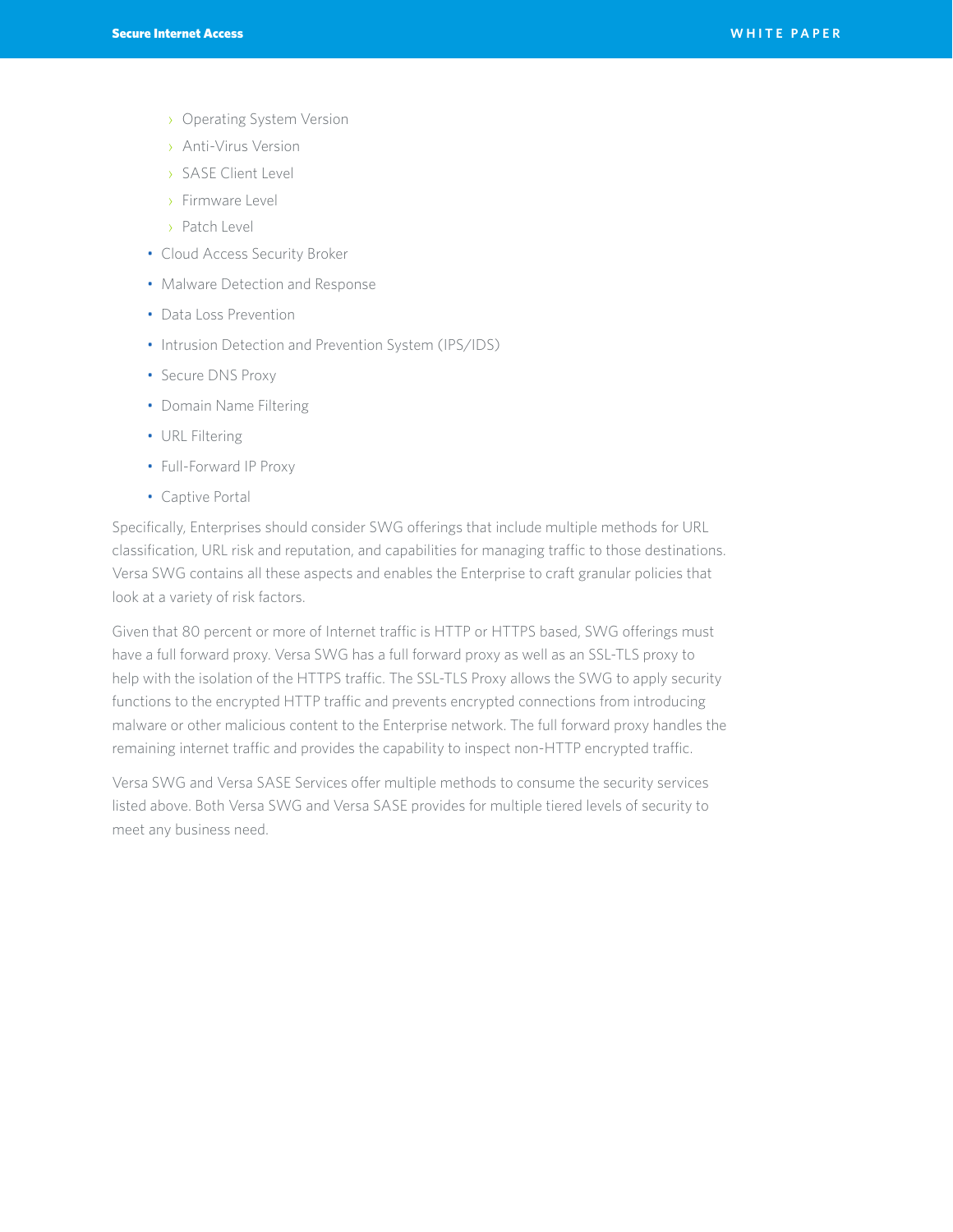

## The Enterprise Advantage with Versa SASE

Utilizing Versa SASE provides benefits to the Enterprise customer in five different ways:

- 1. Since all the security services are being provided by the Versa SASE Service, application performance is improved by utilizing a single-pass architecture where networking and security services are being performed in one transaction without chaining together appliances, connections, or other services. The single-pass architecture allows for the IP packet to be inspected once and then security enforcement is performed on the IP packet concurrently. In a traditional architecture, many third-party security services
	- would not receive the benefit of a single-pass architecture because the data packet would need to be analyzed in multiple products and services and every time would require rescanning the IP packet, thus causing delay and jitter.
- 2. The Versa SASE Service provides the ability to scale the security services to meet IP traffic flow demands. Based upon performance metrics, multiple security services can be instantiated at once. Also, different security services can be applied to the Enterprise traffic based upon specific enterprise policies such as the ability to use the Endpoint Security Compliance to either force compliance or add security services to devices that are not compliant. For example, Malware Detection and Response might be

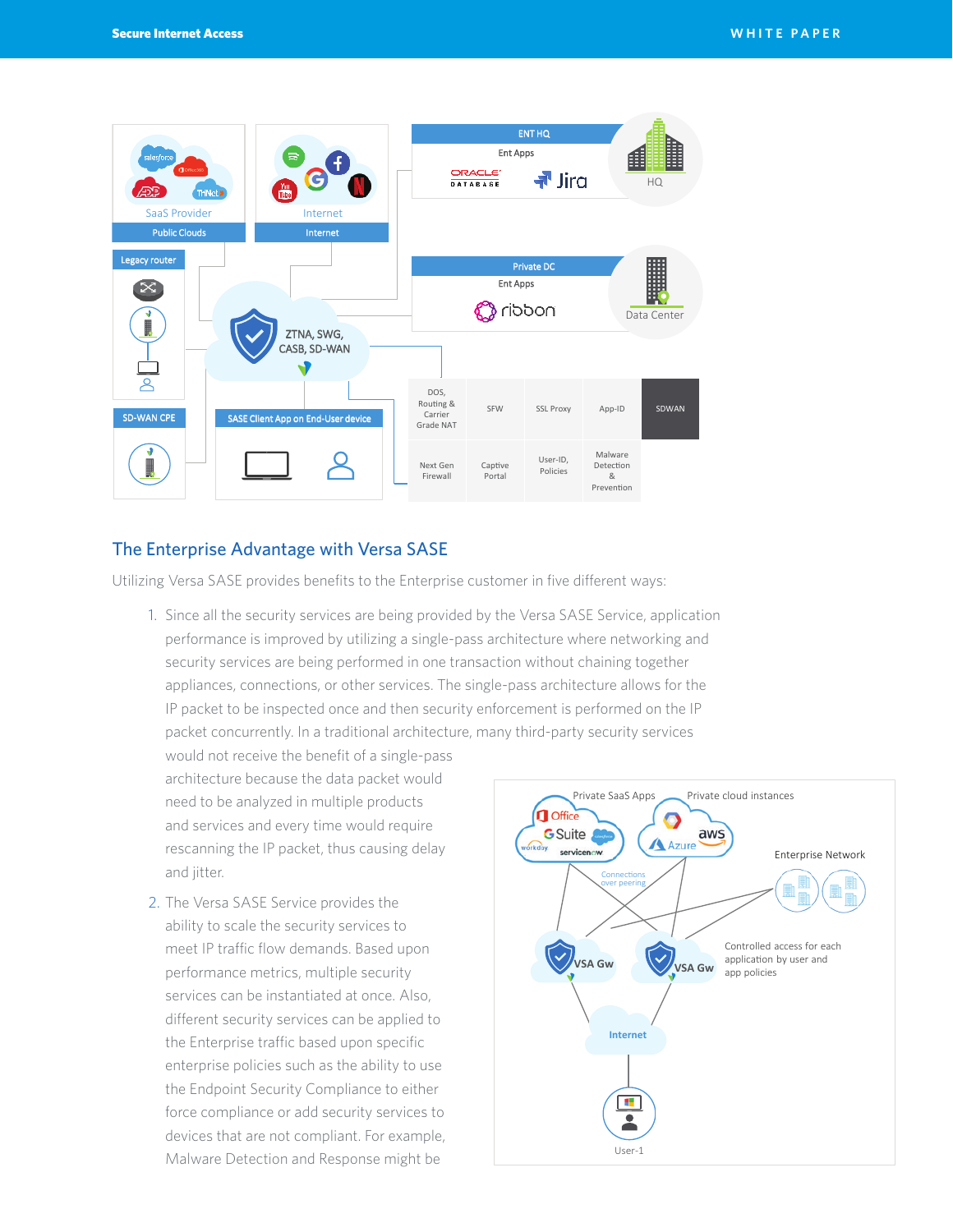added to an application flow for a given user where the user's device does not have the latest revision of Anti-Virus software.

- 3. By utilizing Versa SASE, Versa Secure Gateways, and Versa SASE Client, the Enterprise gets the best application flow performance as these components will use the industry's leading SD-WAN to determine the most optimal path. In this flow, the path to the application is optimized all while ensuring that all security checks are being enforced as dictated by the Enterprise policy.
- 4. Versa SASE allows for the security and network policies to be instantiated in a single orchestrator in a single pane of glass. In a central management, there is no need to configure multiple platforms.



Through an easy-to-use configuration portal, Versa SASE allows for easy administration and management of security and network policies that are being enforced to all access points within the network.

5. Versa SASE allows for a common telemetry plane that has centralized analytics that visualizes all the pertinent information regarding the SASE Clients, Secure Gateways, security services, and SD-WAN. Analytics is critical to providing a seamless and complete view of the Enterprise traffic both from a forwarding and security perspective. In addition, the Versa Analytics platform has the ability to integrate with any existing and current Network Management systems.

Versa Networks realizes that any network transformation requires Enterprises to have the ability to protect the network investment that have already been made. Therefore, the Versa SASE Service does not mandate that all the security services or devices be exclusively from Versa, and the SASE platform integrates seamlessly with many leading vendors.

However, leveraging a single-pass architecture with Versa SASE delivers all the benefits of a "As-A-Service" model where you get optimal networking and security with low latency and costs. To meet the demands of a post-pandemic workforce that demands a new approach to the legacy VPN model, Versa Secure Web Gateway is the best solution for delivering Secure Internet Access from anywhere in the world all while protecting users, data, devices, and applications.